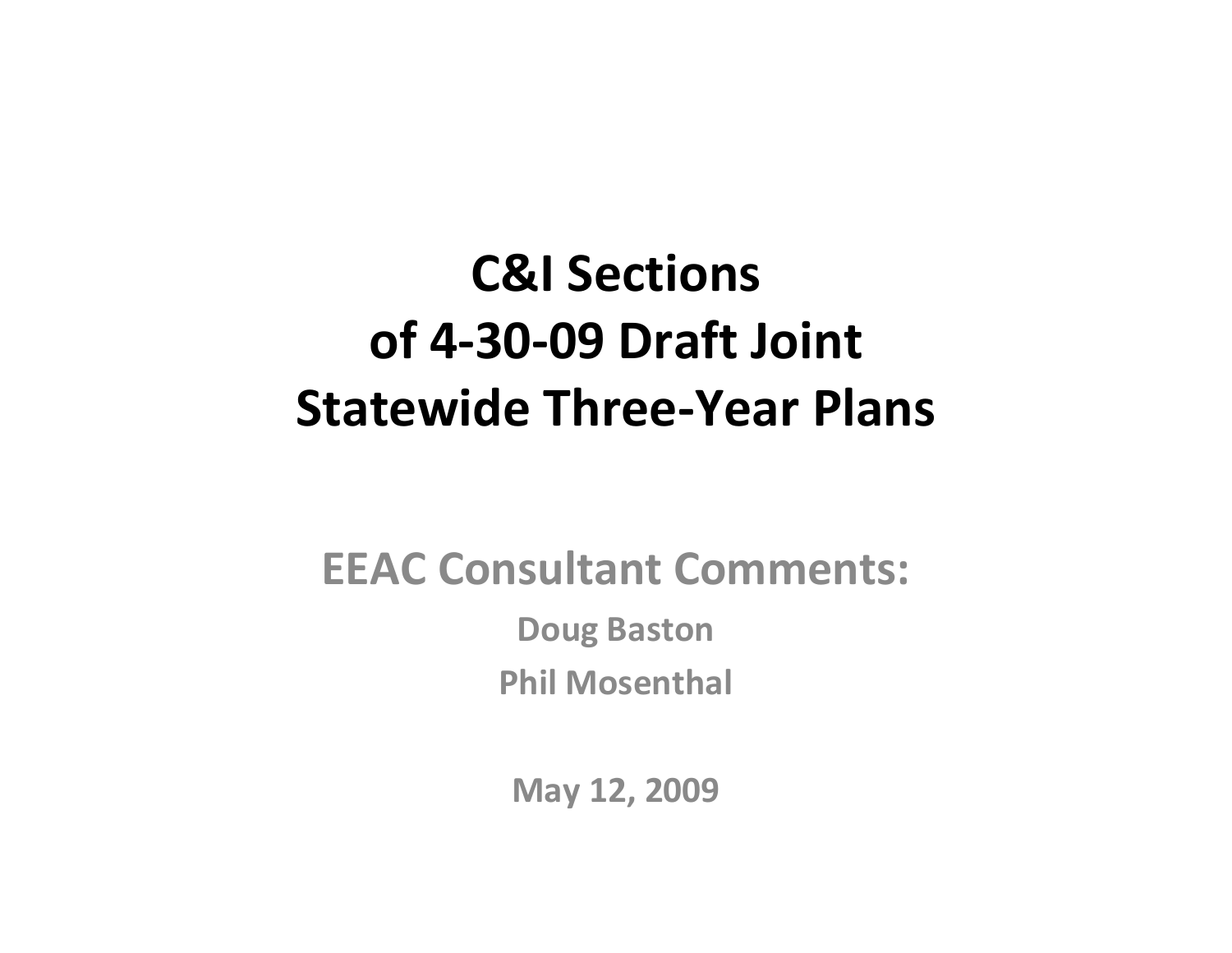### **General Comments**

- 1. Commitments are broad, but couched:
	- PAs reserve right to define what program requirements are "in the best interest of the customer" (p. 14, footnote 3)
	- – Gas/Electric Integration plans will require unanimity (consensus and non‐binding on PA that does not agree) (p. 37) and could take the full three years (p. 38)
	- – $-$  Programs will be delivered "on a coordinated statewide basis" (p.77) but this is not defined
	- The Joint Standing Technical Committee will recommend common specs., implementation and verification materials, "when appropriate and agreed to by the respective Program Administrators" (p. 147 )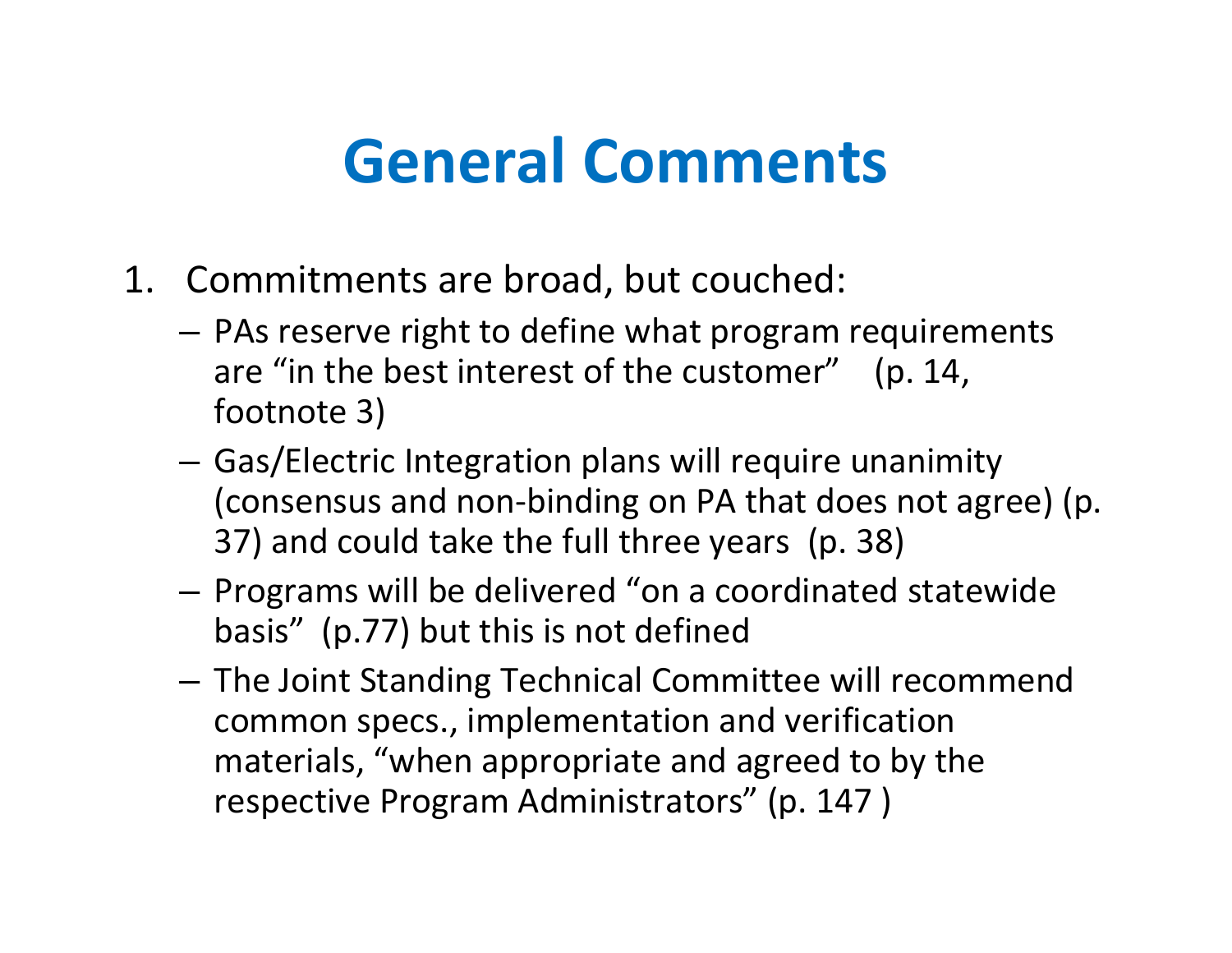- $-$  "In each of the next three years, PAs expect to see increased consistency in participation requirements; … core services and measures; conditions, exclusions and limits; and incentive amounts and/or calculations."
- 2. Program descriptions:
	- – PAs largely describe their existing programs and commit to expand them
	- – $-$  Expansions mostly (not exclusively) describe growth of programs in reach of market share, rather than in depth of savings in buildings
	- How "deep" will the C&I programs be?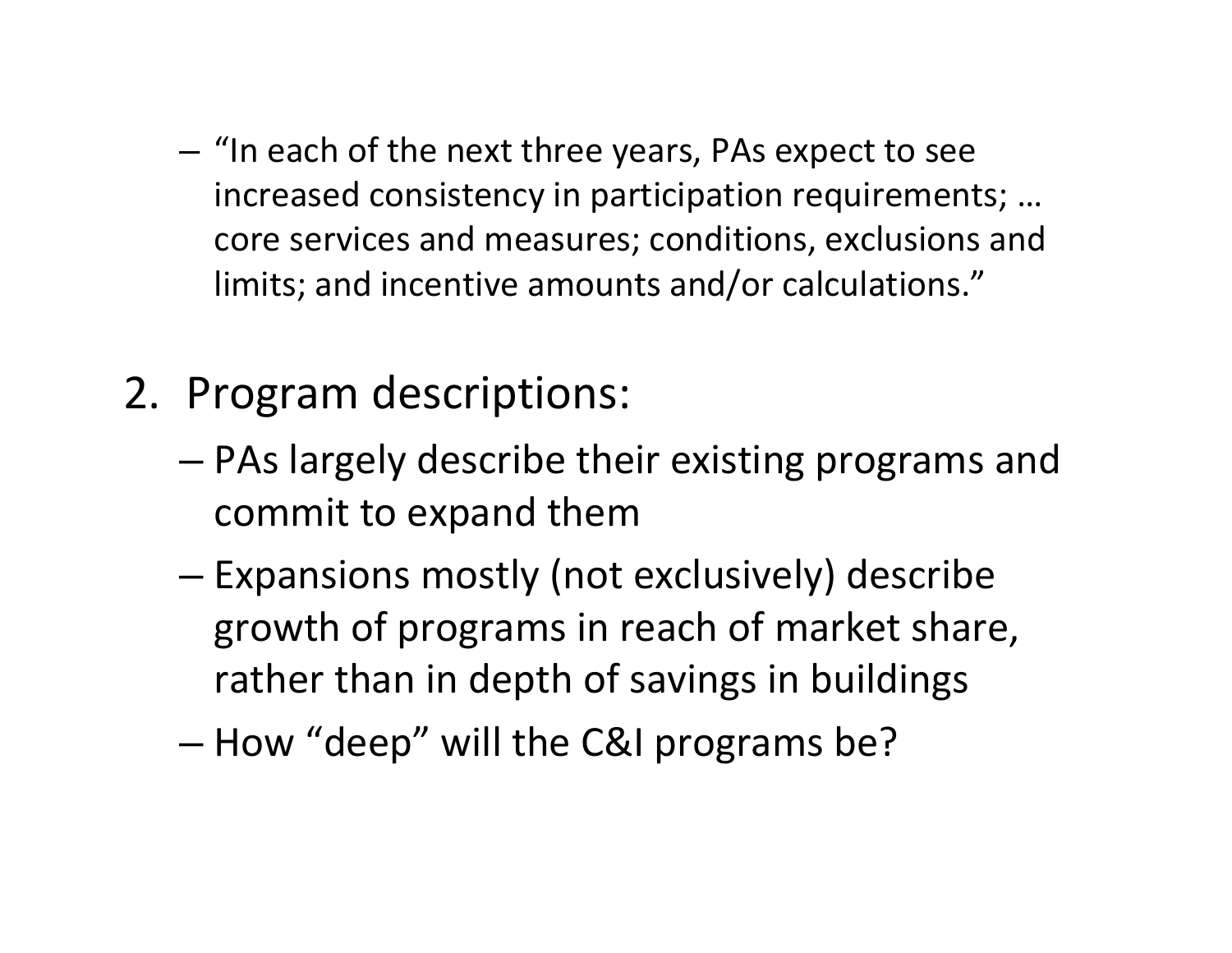## **General Conclusions:**

- The PAs produced impressive draft plan documents.
- Do they provide "enough" assurance that PAs can reach the GCA's lofty goals? Can't tell. The commitments are <sup>a</sup> bit hedged and PAs say the details won't be seen until the fall.
- We didn't expect to see the issues addressed, but we hoped for identification of the issues and paths and timelines to address them.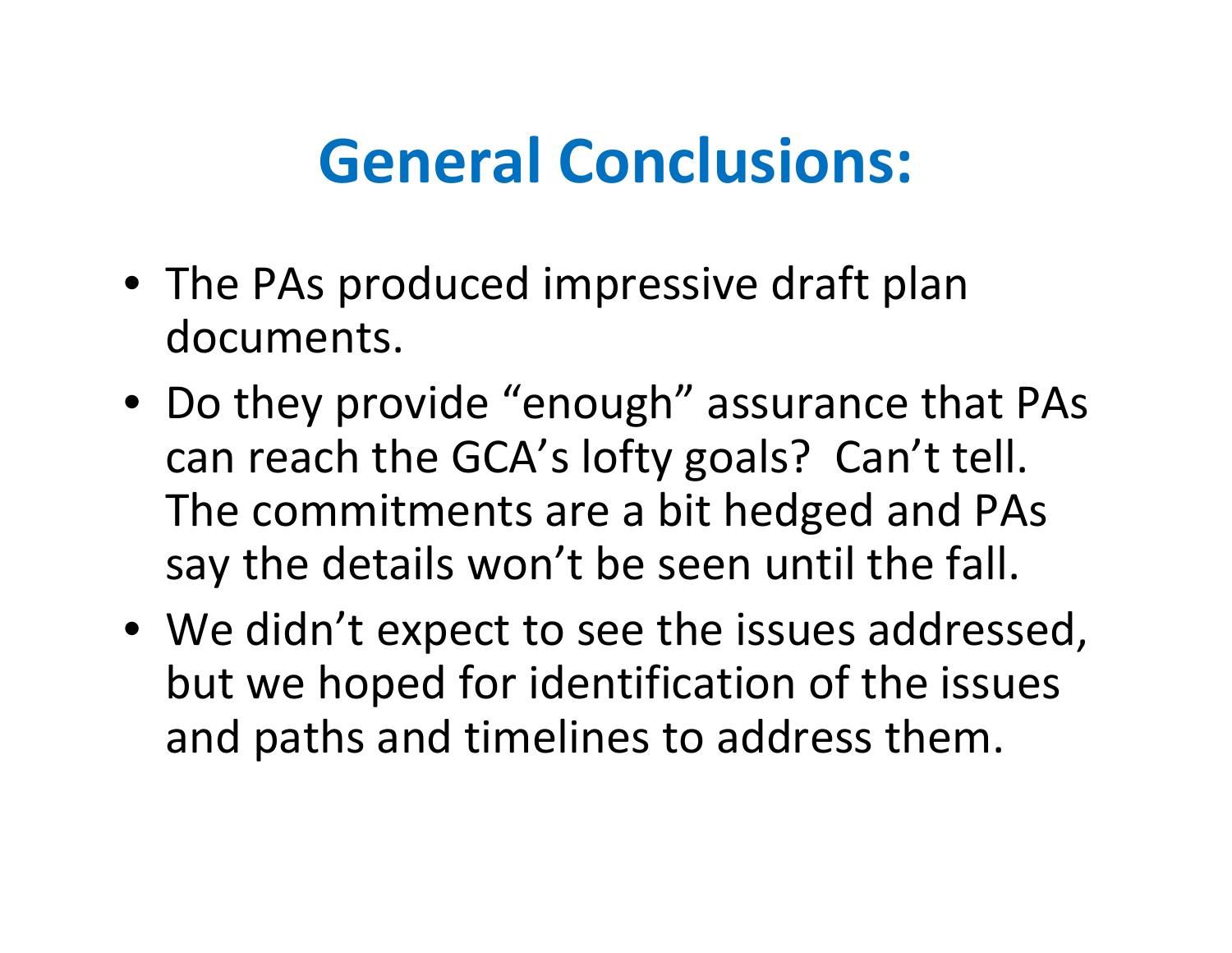### **Residential and Low Income Sections of 4/30‐09 Draft Joint Statewide Three‐Year Plans**

#### **EEAC Consultant Comments: John Livermore Glenn Reed Richard Faesy**

**May 12, 2009**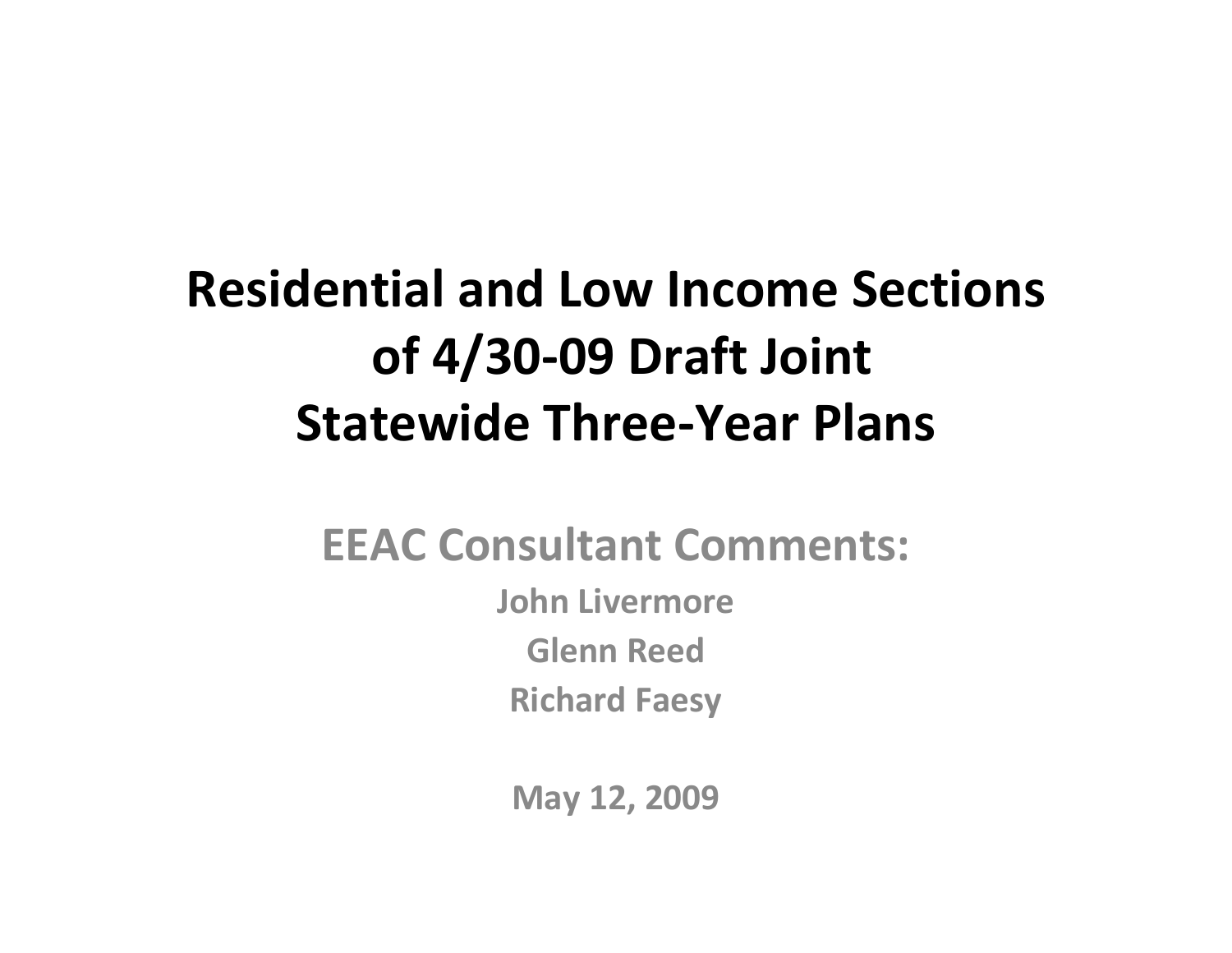# **Key Residential Sector Questions/Comments**

- How deep will the programs go?
- Gas & Electric integration
- On‐going program discussions, what will the program designs and strategies ultimately be?
- Multifamily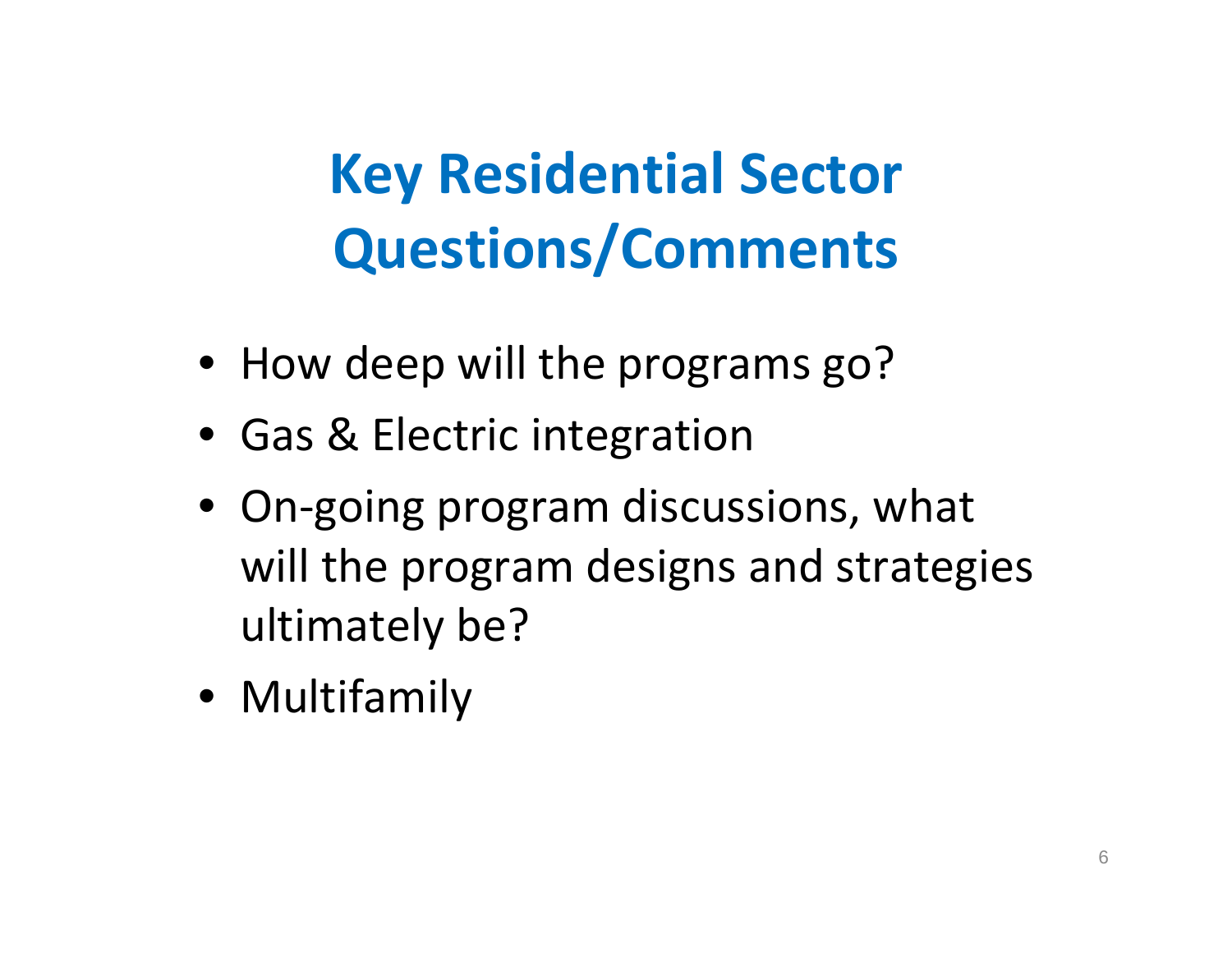# **How deep do the programs go? (What % of savings is lighting?)**

- Deeper savings first, then broader
- Deeper savings will cost more per unit savings, and will strive to acquire all available cost‐ effective EE (per the GCA requirement)
- Lighting assumptions: # of CFLs? Net‐to‐gross‐ ratio? Change over 3 years? Federal lighting standards?
- Need the Program‐specific data and PA‐ specific data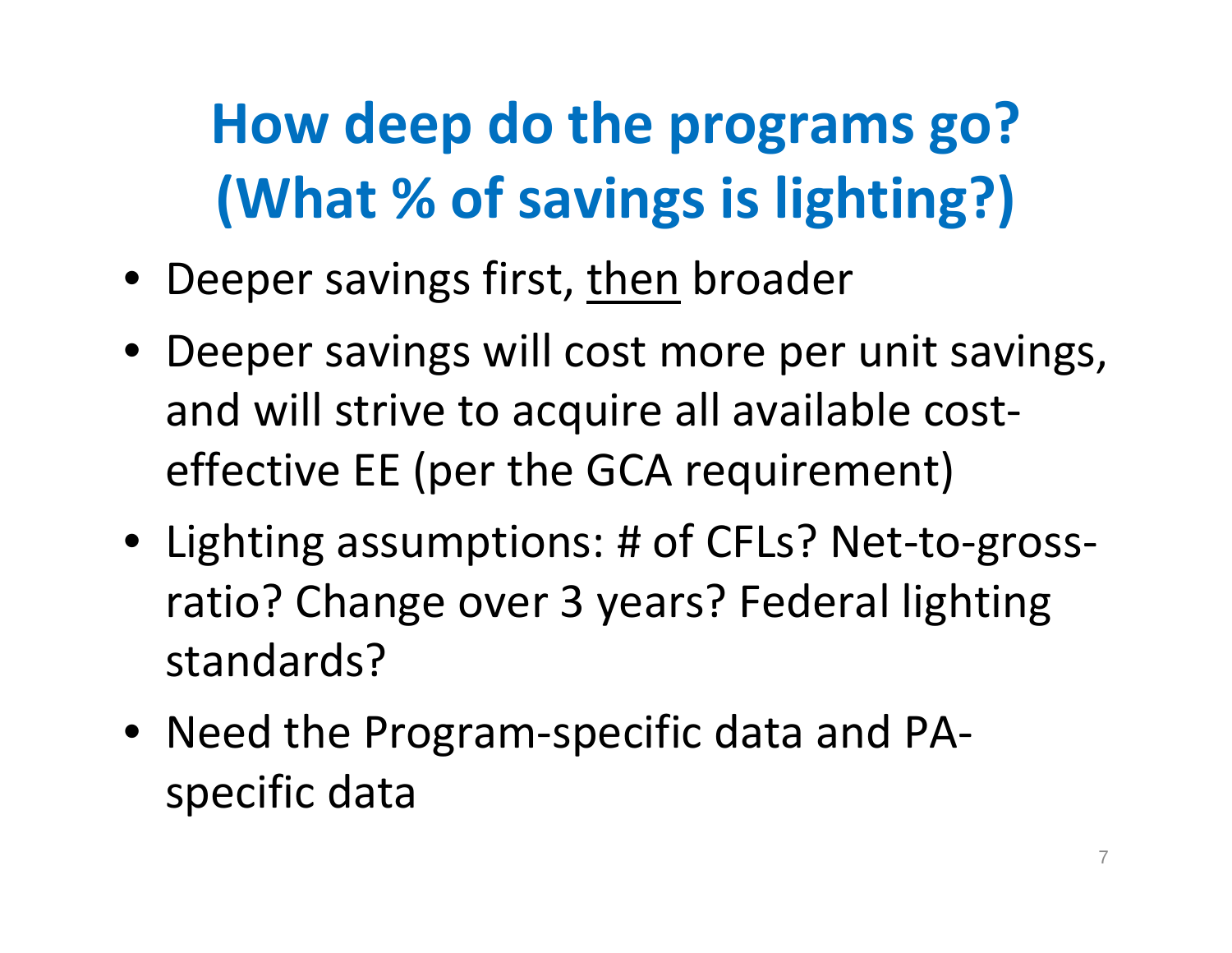### **Gas & Electric Integration**

- Clarify 'Integration' as distinct from 'Coordination'? Integrated 'process' compared with integrated 'program'?
- Example: MassSAVE & Gas Weatherization
- Example: HVAC programs w/overlapping trades
- ENERGY STAR for New Homes: Program that successfully integrates gas & electric. Single vendor.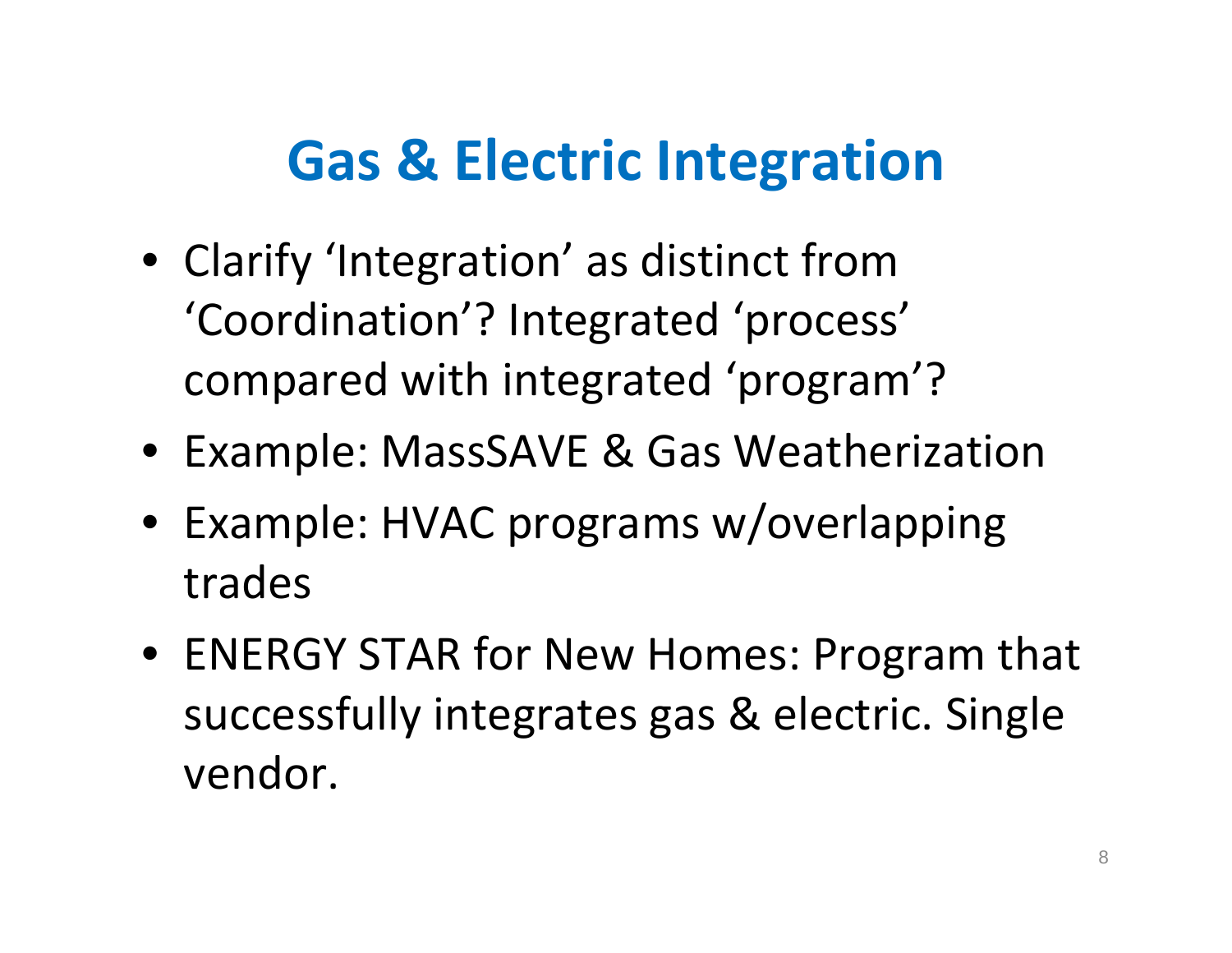### **On‐going Program Discussions**

- Working group discussions / Consensus‐based plans
- Example: MassSAVE working groups
	- ‐ Contractors Strategies
	- ‐ Market Evaluation
	- ‐ Technical Evaluation